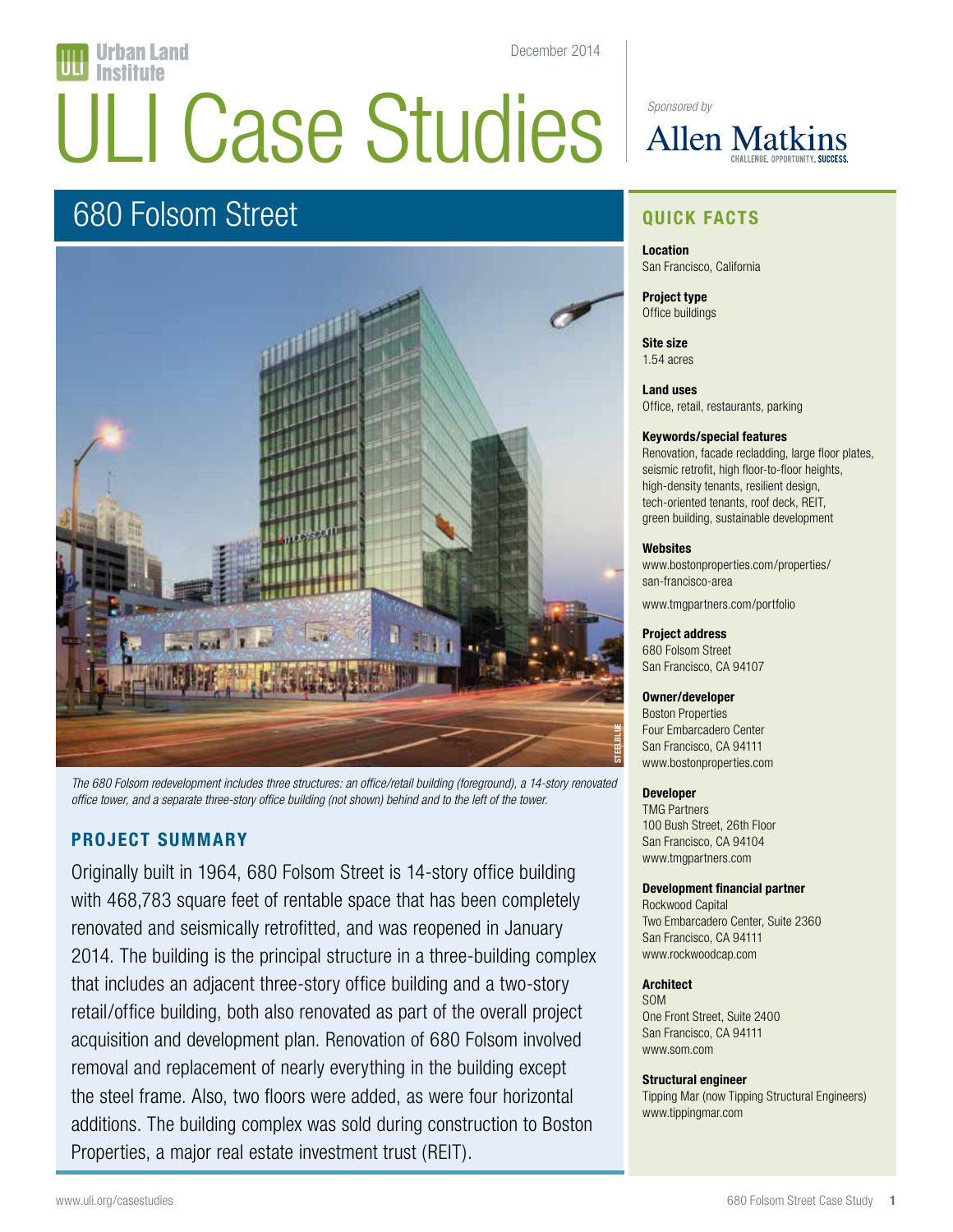

*The 680 Folsom building was expanded both vertically, with the addition of two floors, and horizontally, including an extension to both the front and side of the building, highlighted in this image.* 

Old and outdated office buildings in desirable downtown locations offer interesting opportunities and options for developers in many cities, but they can present challenging construction decisions. In some situations, the buildings have been converted to residential uses. In others, they are being demolished and replaced with new buildings. Still other buildings have good structural bones but outdated systems and exteriors, and therefore offer renovation options.

When TMG Partners and Rockwood Capital acquired the outdated 680 Folsom Street along with two adjacent buildings in the heart of downtown San Francisco in 2010, all these options were possible. In the end, they chose to redesign and reshape the outdated concrete-box 680 Folsom by replacing the core and building systems, adding horizontal and vertical space, and replacing the concrete facade with a new glass facade that completely revised the structure's image. A new concrete core was added to optimize and seismically strengthen the structure, which now exceeds seismic code requirements.

The renovated structure reads as a more complex building of varying masses with a modern look. The choice to renovate also proved to be the most sustainable approach because it reused essential elements of the building. The main tower building was leased to two principal tenants before construction began.

## **The Site and the Idea**

The building site is on Folsom Street between Third and Hawthorne streets in the central SoMa (South of Market Street) area of downtown San Francisco, also referred to as Multimedia Gulch. It is adjacent to the Moscone Convention Center and overlooks the Yerba Buena Gardens area that encompasses the Moscone Center. The area has emerged over the past decade as a desirable location for technology company tenants looking to move operations into the city, where many of their employees live. Since about 2004, the area has also become an increasingly popular place to live in San Francisco, especially for tech and media workers. Major tech-oriented tenants that have located or will be locating to the area include Twitter and Salesforce.

The 12-story 680 Folsom building was built in 1964 as a corporate office for Pacific Bell; by 2007, it was generally obsolete for office use and also contained a great deal of asbestos. But the large floor plates made the building attractive and interesting as a renovation project. The original facade was not attractive, consisting of heavy and outdated concrete panels with narrow windows. The site also included an adjacent three-story building with a similar dated facade, 50 Hawthorne Street, and a two-level parking structure dating from 1926 at the corner of Third and Folsom, now renovated as an office/retail building known as 690 Folsom.

The surrounding neighborhood consists of a mix of commercial and residential buildings. To the north and west are numerous restaurants, hotels, and other attractions, including the San Francisco Museum of Modern Art and the Contemporary Jewish Museum. Several mid-rise residential buildings are located on the other side of Folsom Street, and a mid-rise office building is directly across Hawthorne Street from the project. The block on which the building sits also includes a mid-rise office building, a parking structure, and a two-story brick commercial building.

The site offers easy access to transit: it is a three-minute walk to Caltrain, a commuter-rail line that connects to Silicon Valley, and a six-minute walk to the Bay Area Rapid Transit (BART)/San Francisco Municipal Transportation Agency (Muni) Montgomery Street station, which provides connections to the East Bay area as well as other areas of San Francisco. The site also offers easy automobile access to and from Interstate 80, which runs parallel to Folsom Street about two blocks to the east, allowing auto commuters to reach the building easily and avoid the more congested parts of the central city.

# **Development Background**

In March 2007, the site and buildings were offered for sale by Pacific Bell. TMG Partners bid on the package, but it went to another development partnership, which began a process of redeveloping the buildings. Not being selected proved fortuitous for TMG Partners because March 2007, just before the financial crisis, was not a good time to be investing in office buildings. The development partnership that purchased the buildings was unable to complete its redevelopment because of the recession, but did move the project through an entitlement process that allowed expansion of 680 Folsom by around 100,000 square feet. That entitlement was approved in spring 2008. The owner also completed some asbestos removal and abatement work on 680 Folsom, which left the interior largely gutted and with no working elevators.

Work on the building ceased, and the development partnership was unable to fund go-forward costs or pay off or refinance the loan when it matured. As a result, in May 2010 the original owner experienced a maturity default. TMG Partners, which had remained involved in the project during this time, believed the buildings offered considerable potential and pitched the opportunity to Rockwood Capital, a private equity firm it had worked with on previous deals.

**Site acquisition and partnership.** In October 2010, near the bottom of the market, the site and buildings were acquired by Rockwood Capital and TMG Partners in a short sale for \$24 million. TMG Partners, a privately held fullservice development company based in San Francisco and focused on urban infill projects in the area, has developed a mix of property types totaling 23 million square feet of office, research and development, for-sale and multifamily residential, and retail projects, plus more than 400 acres of land, with a portfolio valuation totaling \$3.5 billion. Rockwood Capital is a privately held real estate investment and advisory firm that invests in various property types,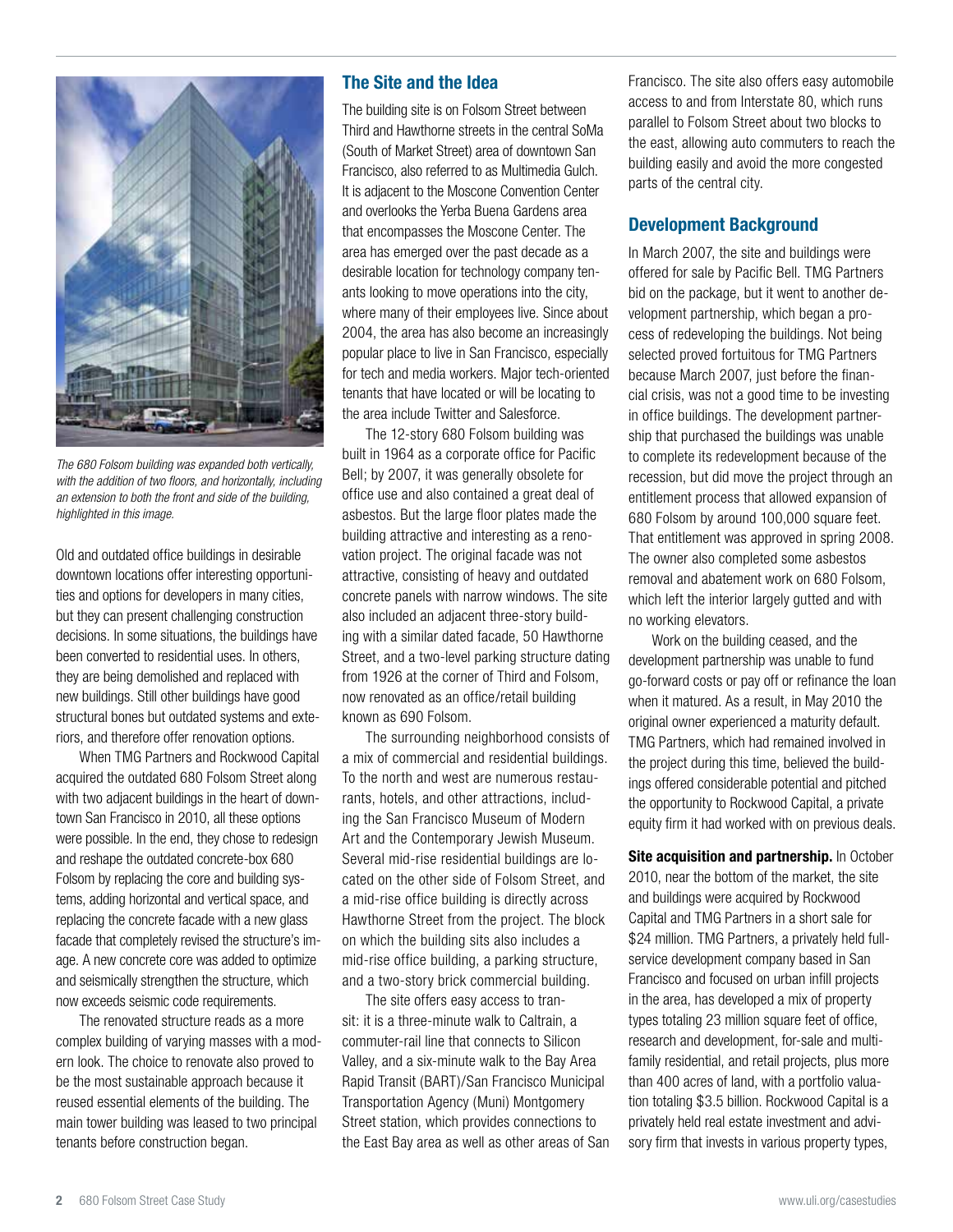

*The original complex included a 1926-era two-story parking garage (foreground) and a dated and obsolete office building with a concrete facade and narrow windows.* 

concentrating on investments where it believes it can increase value through re-leasing, repositioning, rehabilitation, development, and other real estate strategies.

**Development strategies.** Following the acquisition, TMG and Rockwood began considering various development strategies that would create the optimal value for the site, a process that involved architects, engineers, and contractors in a value engineering process. Numerous options and factors had to be considered, especially as they related to creating a building that would meet or exceed seismic building codes in San Francisco.

Several specific programs and development strategies were considered. One was to demolish 680 Folsom and build a condominium on the site. This would have involved an extensive approval process that would have taken years to complete. The firms also looked at converting the building to residential use, but "the large floor plates were not ideal for residential," notes Robert Gray, a partner with Rockwood Capital. Another strategy was to position the site as an expansion opportunity for the Moscone Center.



# **680 FOLSOM STREET SITE PLAN**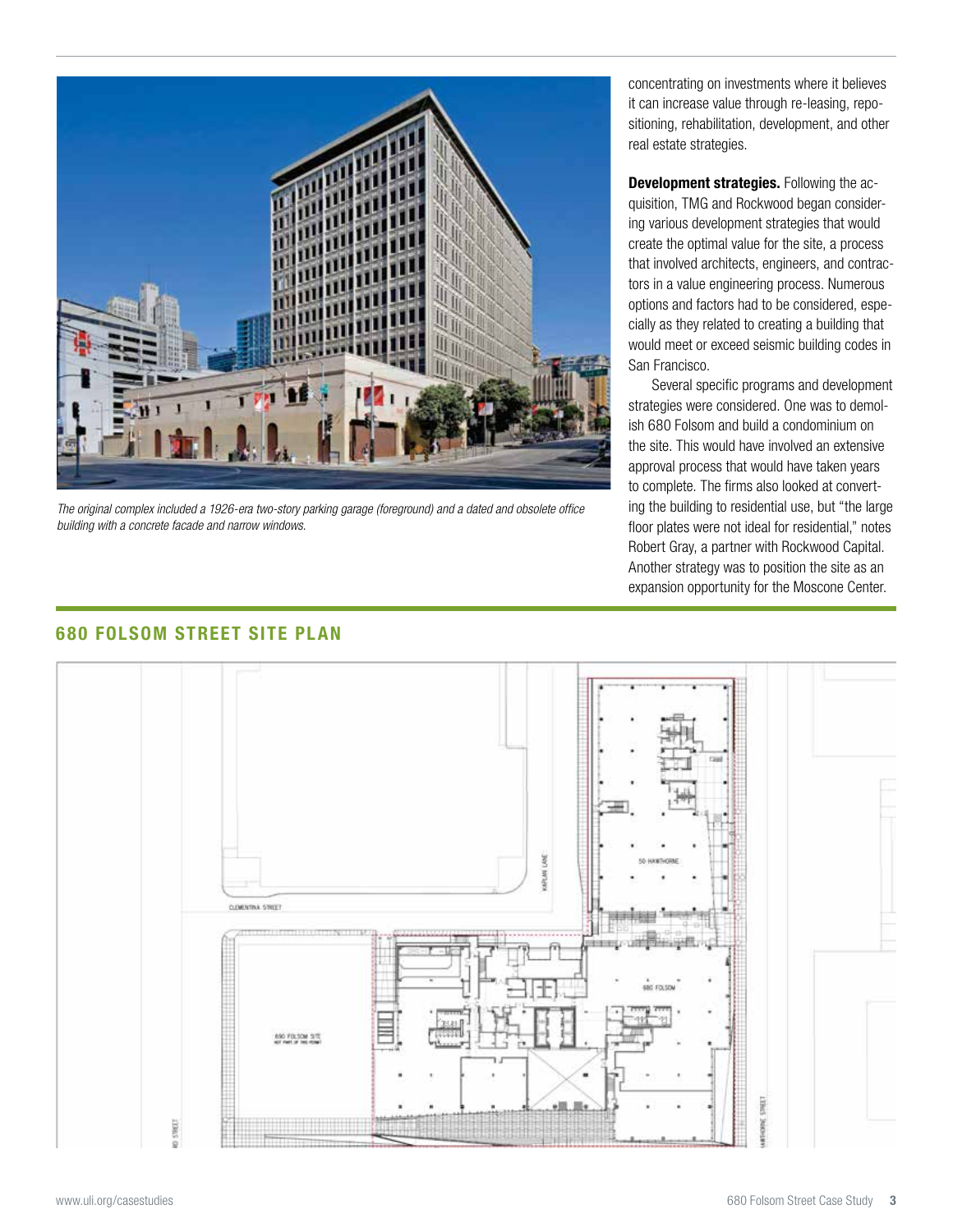The strategy finally settled on was the office redevelopment because it offered the opportunity to create essentially a new building in a relatively short period and at an attractive cost. This strategy took advantage of the building's considerable strengths—its large floor plates and high floor-tofloor heights—while also simplifying the approval process. Renovation was also the most sustainable approach because it reused much of the existing building. In terms of neighborhood reaction, there was little pushback regarding the renovation plans, and neighbors were supportive of the design.

The reconstruction of the building was by no means a simple process: it involved an expansion and a seismic retrofit of the building. During the decision-making process, the office leasing market in San Francisco started improving and vacancies fell, further cementing the decision to redevelop the structure as an office building. Construction began in March 2012 with 85 percent of the space preleased.

#### **Development Finance**

The partnership between Rockwood and TMG involved an arrangement whereby Rockwood invested the bulk of the equity capital through one of its funds and TMG served as the operating partner for the development venture. Purchase of the site in October 2010, near the depths of the recession, was gutsy but proved to be astute. Notes Robert Gray of Rockwood, "Real estate is a cyclical industry, and we saw the deal as a good downside-cycle investment."

As the office market in the area improved, the developer was able to arrange two major leases before construction—with Riverbed Technologies and macys.com—in January and February 2012, allowing the developers to secure construction financing that March. Heleba Bank and Nord Bank, both German entities, provided that financing at a time when it was not generally available.

Shortly thereafter, with leases and construction financing in place and a market that was improving, the owners decided to test the market for a sale in 2012—using Eastdil Secured to pitch the property to a few select buyers in an off-market sales offering and found three interested bidders. Boston Properties, a large office REIT and one of the largest office building owners in San Francisco, acquired the asset in August 2012 for \$128.5 million—*while the property was under construc-*

*tion.* Notes Robert Pester, senior vice president and regional manager with Boston Properties, "The structure offered large floor plates and the opportunity for ten-foot glass windows, which made it very attractive for tenants."

Boston Properties funded the acquisition with a combination of cash and preferred stock; operating partnership units were also involved. The company estimates that its all-in basis for both 680 Folsom and 50 Hawthorne Street, as of fall 2014, is around \$335 million, excluding interest and equity carry.

The deal was complicated because it involved numerous parties, the building was under construction, and TMG Partners was going to remain to complete the development process. Assumption of a construction loan was also required. "It was a very complicated transaction from the standpoint of multiple parties," says Pester. "You had TMG, you had Rockwood, you had Boston Properties, you had a construction loan involved. But at the end of the day, everyone walked away from the transaction feeling very happy with the deal that they cut. It was extremely profitable for the ownership that sold it. We think we got a fantastic deal based on the timing of when we bought it."

Notes Anthony Natsis, partner with the law firm Allen Matkins who helped negotiate the deal, "Whenever you buy something that is under construction and already preleased, you have issues. Boston Properties felt supercomfortable with TMG continuing to build it, but it was the kind of deal that got negotiated every day until it got signed and closed. It was a sign, go hard, and close deal; the principals were comfortable with each other and they knew they were going to do the deal, but there were lots of details to wrap up late in the deal process."

In the end, Boston Properties retained TMG as the development manager for 680 Folsom and 50 Hawthorne Street through a costsharing agreement that provided performance incentives for TMG. Boston Properties chose to manage development of 690 Folsom itself because its construction and leasing had not begun. Boston Properties also agreed to fund the construction costs, so the construction loan was never used. Boston Properties' cost of capital was low enough that it made sense to fund the construction without the loan. Boston Properties believed that, working with TMG, it could essentially create a new building at 680 Folsom

through renovation at considerably lower cost than would be required to build a new building. The property was acquired by Boston Properties with a long-term hold strategy in mind.

#### **Planning and Design**

The designers began with the 407,168-grosssquare-foot 680 Folsom office building, which had already been largely gutted. The original building had 348,388 rentable square feet of space. Among the objectives for the redesign, according to Craig Hartman, design partner with SOM, was to "find ways to lighten the building, bring in more daylight, make the building more engaging with the city, and create an urban space along Folsom." He was also asked to add more space—both vertical and horizontal—to the building. This was possible because development rights from the adjacent two-story parking garage at 690 Folsom were transferred to 680 Folsom, allowing additional density and space to be added.

The redesign of 680 Folsom involved replacement of everything except the steel frame. "We decided that the only way we were going to be successful was to make the building a completely modern building," notes TMG CEO Michael Covarrubius. Paradoxically, he notes, due to the large floor plates and high ceilings, "in the end, we created a building that you couldn't build today in San Francisco."



*The building facade was removed and replaced with high-performance glass.*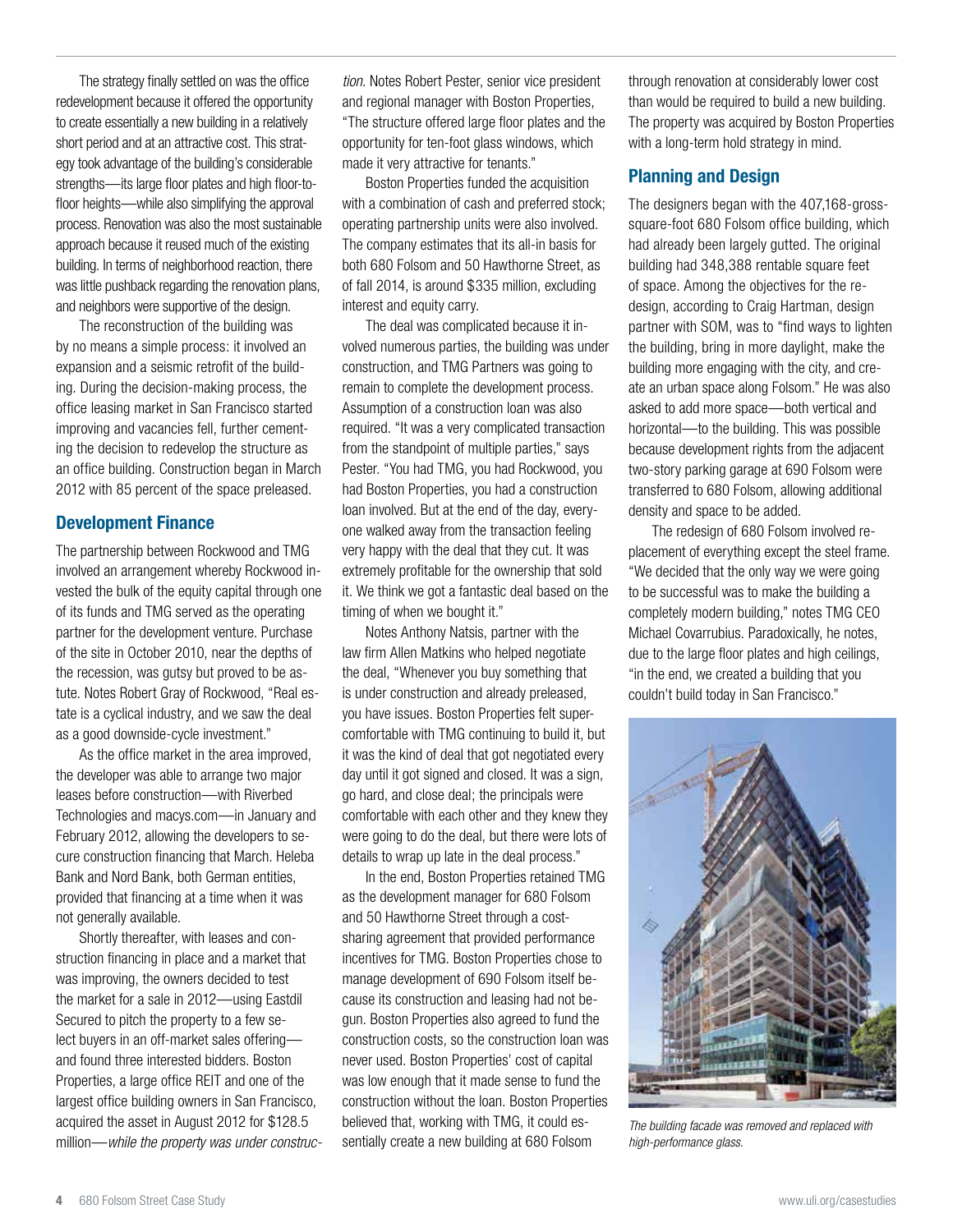**Building frame.** Though the facade of the original building was no asset, the large floor plates and large slab-to-slab heights were very attractive and hard, if not impossible, to replicate with new construction. The building featured original floor plates of 29,825 gross square feet (27,500 rentable square feet), twice what the current code would allow. The building also had 15-foot deck-to-deck heights, with 11-foot finished ceilings that allowed for ten-and-a-half-foot floor-to-ceiling windows. These features made it clear that retaining the existing frame offered considerable advantages.

**Vertical and horizontal expansion.** Essential to updating the look of the building was the decision to add two floors as well as several small horizontal additions, resulting in an increase to 468,783 rentable square feet of space from 348,388 rentable square feet. The additional floors added to the profile of the building, and the building footprint along Folsom was bumped out about 24 feet near the intersection with Hawthorne, adding corners and additional space, reshaping the building from a rectangular box to a more multifaceted form. Horizontal space was also added to the building footprint along Hawthorne Street. In addition, a three-foot cantilevered wing wall was added to the back of the building, and a wing wall also was added along the building corner near Folsom and Third streets. All these additions helped the architect improve the proportions and add variety to the streetfront presentation for each of the facades.

**Glass facade.** Clearly the most visible element in modernizing the building was replacement of the concrete-and-glass facade with a highperformance glass curtain wall. The new unitized glass wall provided numerous and essential improvements for the building.

It brought a fresh and modern look to the building. Also, because the glass was much lighter than the concrete, it reduced the weight of the building, allowing the addition of two stories without compromising the structural integrity of the steel frame. Plus, the high-performance glass is essential to improving the energy performance of the building, an important factor in achieving Platinum certification under the U.S. Green Building Council's Leadership in Energy and Environmental Design (LEED) program.

The high-performance glass minimizes solar loading while maximizing visual transparency, including views from the building at night. The facade even includes bird safety features. The new envelope includes vertical aluminum fins on the northwest-facing facade to shield the glazing from the setting sun.

#### **Seismic retrofit and core redevelopment.**

Earthquakes are a fact of life in San Francisco and pose a considerable threat to buildings. The original 680 Folsom was not up to current seismic code requirements and included a poorly shaped core. To meet both code and tenant requirements, a core-area and seismic retrofit was required.

The developers entered a value engineering process—with the engineers, the architect, and contractors—to determine which of many structural and core redesign options would be optimal for the building. They settled on a scheme developed by their engineering firm, Tipping Mar, that involved the addition of a new concrete core that was set on a friction-pendulum base isolation system at the basement level. This involved considerable foundation work, including driving piles 40 feet into the ground and caissons drilled into the sand below the basement.

According to architect SOM, "This seismically upgraded core uniformly engages all floors, spreading the existing steel frame's strength evenly throughout the height of the building." Notes Steven Tipping, founding principal of Tipping Mar, the structural engineer for the project, during an earthquake the new structural system "forces the whole building to shift rather than just the lower floors," reducing the risk of a building collapse due to buckling of lower floors.

Tipping Mar documents describe the system in greater detail: "This new stiff core engages all floors of the existing steel moment frame, compelling all floors to lean uniformly and spreading inelastic action evenly throughout the entire steel frame. This makes a singlestory collapse impossible; it also marshals and spreads the strength of the existing frame uniformly over the height of the building. The frame additionally acts as a spring that returns the building to plumb after an earthquake.

"In this way, a 1960s-vintage steel building has been given a seismic performance that meets or exceeds current code expectations (for instance, interstory drifts are 25 percent better than that required by current code). . . .



*Horizontal braces link the new concrete core of 680 Folsom to the existing steel frame. The building has been seismically retrofitted to exceed building code requirements.*

The single core pivoting on a single bearing resulted from an intensive value engineering effort that saved \$4 million compared to an earlier post-tensioned double-core scheme that also performed remarkably well." The design was peer reviewed by the chair of Stanford University's structural engineering department.

The building core was also reshaped. The original core was essentially a square inside a rectangular building—not an efficient use of space. The new core is more rectangular, which helped optimize the leasing depths; the core now includes six elevators, and the original two-stairwell plan was expanded to three stairwells. Restrooms were added in anticipation of the high-density occupancy expected in the building.

**Building systems.** All the mechanical, electrical, and plumbing systems were replaced and were designed and configured to accommodate dense occupancy—one person per 100 square feet, a very high density requiring extra investment in the electrical, plumbing, and heating, ventilation and air-conditioning systems in the building. The elevators are Mitsubishi destination dispatch elevators.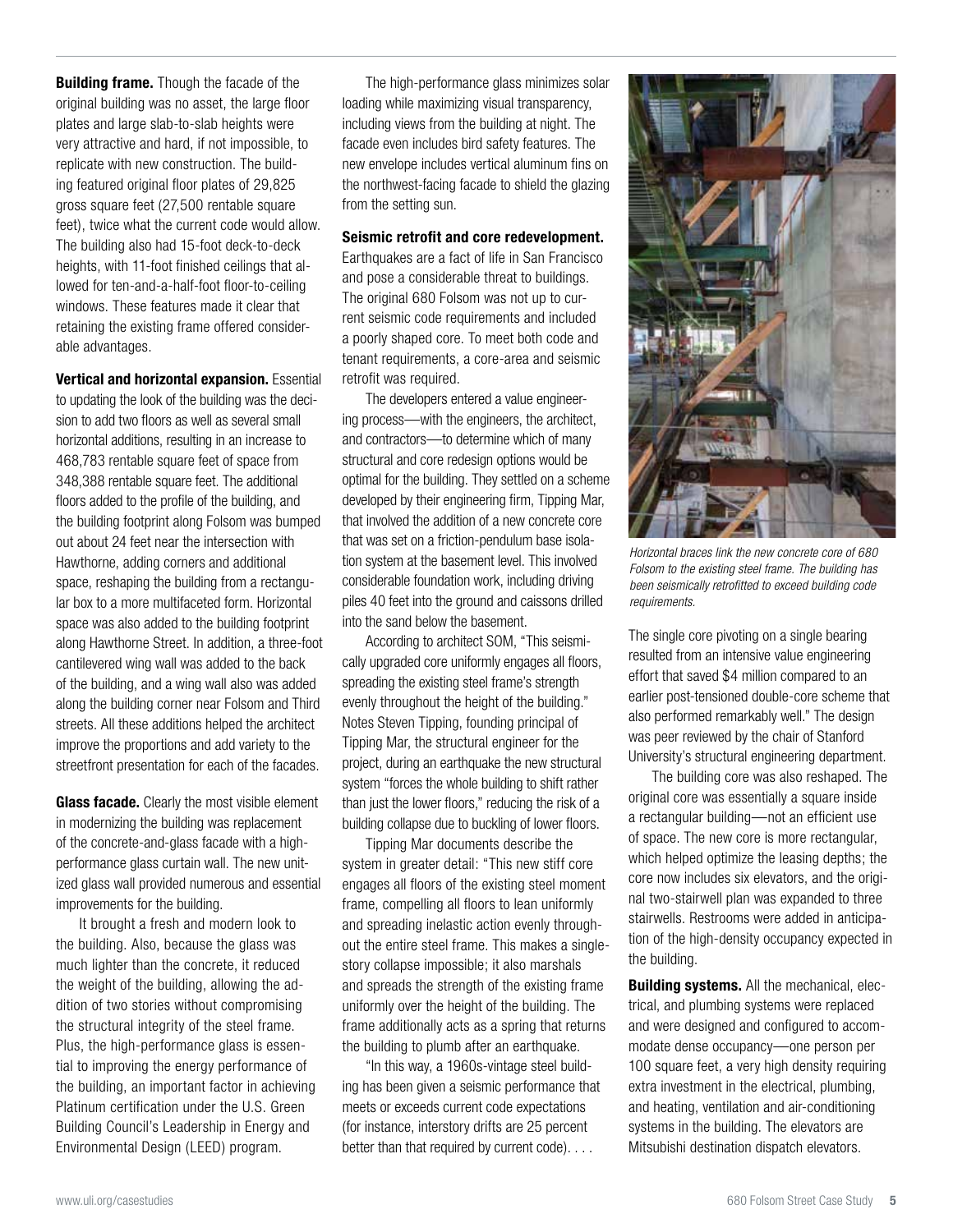

*Preserve, reuse, and optimize were three key principles that guided the planning and design process. This rendering shows the structural changes implemented* 

**Green building features.** LEED Platinum certification of 680 Folsom was based on a number of green design and construction features, according to architect SOM. They include the following:

• Energy cost savings of 25 percent through an improved thermal envelope, high-efficiency fenestration, reduced interior lighting power density, reduced exterior lighting power, demand-control ventilation, and high-efficiency chillers and boilers.

• A 41 percent reduction in potable water use from a calculated baseline design through the installation of water-conserving toilets, urinals, and lavatory faucets.

• A minimum 2 percent glazing factor in 84 percent of all regularly occupied spaces, affording

direct line-of-sight views for 99 percent of all regularly occupied spaces.

• The reuse/maintenance of 75 percent of the existing structural elements.

• Seismic improvements.

• Installation of landscaping and outdoor terraces on the ground floor, on level two, and on the roof to serve the building users.

The building's walkable location and proximity to transit were also attractive sustainability features.

**Lobby and roof deck.** The new lobby has 30-foot ceilings, walls of salvaged eucalyptus wood, and LED-backlit white onyx at the reception desk, over which hangs a large

work of art featuring San Francisco themes. Outside the building near the entrance is a glass sculpture.

A 5,000-square-foot rooftop viewing deck provides panoramic views of San Francisco Bay, as well as the Giants baseball park; the deck has been leased exclusively to macys.com as part of its multifloor lease.

**680 Folsom tenant spaces.** In keeping with the tenant profile of the area, the building was designed to accommodate high-density office layouts and collaborative space plans. Some of the initial space-plan layouts included 375 workstations and 16 conference rooms on one floor. The actual tenants have chosen lessdense office layouts.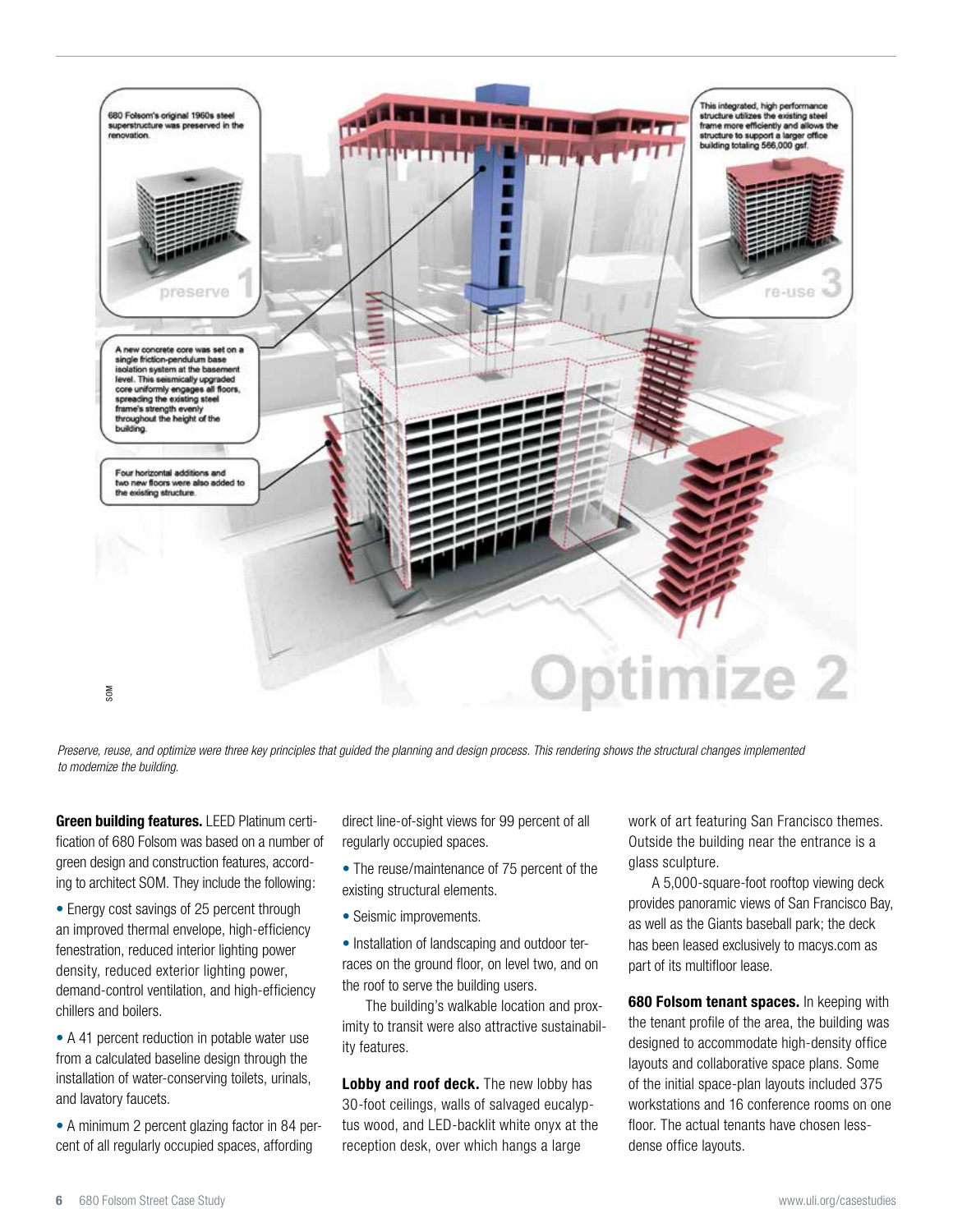Riverbed Technology occupies floors two through seven and houses 600 employees at this headquarters location. Its space includes ample kitchen facilities, as well as game rooms with foosball, table tennis, pool tables, and pinball machines. A large arrangement of video screens takes up an entire wall of its lobby. Macys.com occupies floors eight through 14.



*The new lobby features 30-foot ceilings, salvaged eucalyptus wood walls, and a large work of art featuring San Francisco themes.* 



*The lobby during renovation.* 

In addition, ground-level office space at 680 Folsom facing Hawthorne Street has been finished and is being marketed as "ready to move in" space. It features a conference area, a kitchen, 20-foot-high-plus ceilings, and an open and flexible floor plan.

There is also one retail space at the corner of Folsom and Hawthorne, occupied by a deli/ sandwich shop and caterer.

**50 Hawthorne Street.** A small courtyard separates 680 Folsom from 50 Hawthorne Street, which runs perpendicular to 680 Folsom along Hawthorne Street. The three-story, 55,000-square-foot building has been clad in glass similar in style and color to that of the



*The Hawthorne structure before renovation.*

*The three-building complex includes a separate three-story office building—50 Hawthorne Street—that has been leased to athenahealth.* 

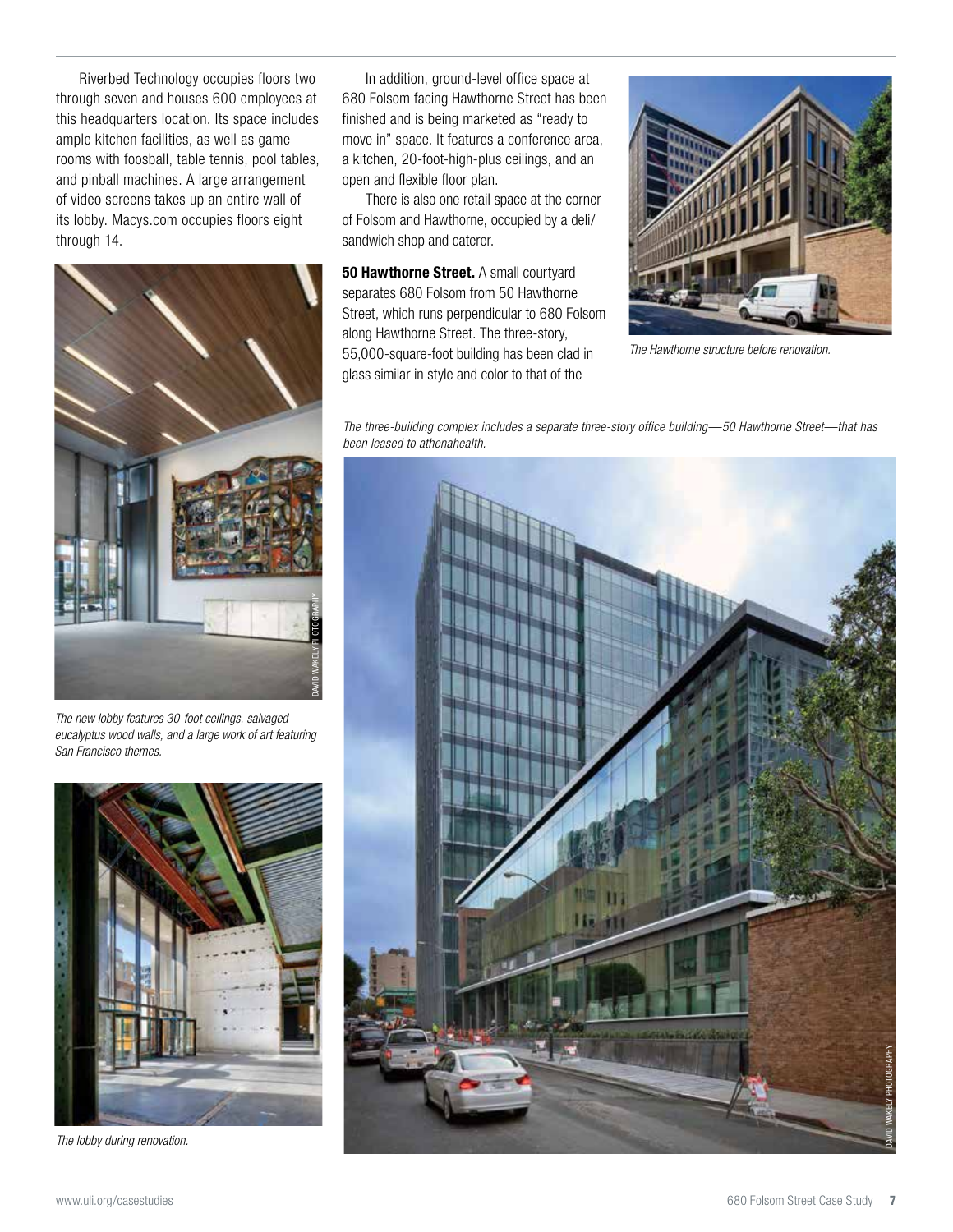main building. Because the Hawthorne building is only three stories, a seismic retrofit was not required, but the building interior was upgraded to standards similar to those of 680 Folsom. Much of the tenant finish work is being undertaken by the new tenant, athenahealth, a cloudbased health records company.

**690 Folsom.** Located at the corner of Folsom and Third streets, the 25,000-square-foot 690 Folsom, will consist of first-floor retail space and second-floor office space. As of November 2014, construction of the core and shell of the building was nearing completion. The building exterior was redesigned after Boston Properties acquired the structure, and the firm is managing development of the property.

The new design, by architect Charles F. Bloszies, uses a spider web–like aluminum exterior backed with LED lighting, allowing the facade to change color, matching seasonal or other themes as desired. These features will add a dynamic and colorful quality to this prominent corner across from the Moscone Center.

**Parking.** The underground parking garage is reached through an alley off Third Street; loading docks are also located in this alley. Because the amount of parking in 680 Folsom exceeded code requirements, no additional parking was needed;in fact, the parking garage at 690 Folsom is being replaced with more office and retail space. The site is well served by transit and many workers in the building walk or bike to work, so the high-density occupancy of the building has not been a problem for the parking.

One thing that did need to be addressed was an inadequate supply of bike parking. Bike parking was added to the basement to meet code requirements, but this addition proved to be insufficient. Riverbed has added over 40 bike stalls in the garage at its own expense to address the issue, and bike parking has also been added to the B1 level of 50 Hawthorne Street.

**Construction.** The construction process itself brought some surprises. For example, asbestos was found in places that the developers did not expect, and about \$2 million was spent on removal or remediation. They also changed the sequencing of the construction at 680 Folsom as the project proceeded, employing a top-down and bottom-up approach at the same time. In the end, the project was completed about \$18

million under budget, in part because numerous contingencies included in the original budget to cover unforeseen problems were not needed.

# **Leasing and Management**

One remarkable feature of the leasing process was that the building was shown and ultimately leased before it was finished. The previous developers had gutted much of the building, but the existing exterior remained and no new construction had yet begun. The leasing staff was charged with selling a vision of what would be, not what was. Notes Chris Roeder of Jones Lang LaSalle, the leasing broker for the project, "We sold the building on the fact that everything would change." This was not easy, he notes, because "tenants often don't know what they want until they see it."

As noted, the building's many positive features helped with the leasing, not the least of which were the large floor plates and high ceilings—features that could not be duplicated in competing buildings. In addition, because the entire building was available, it offered a large block of space—in fact the largest block of space on the market in downtown San Francisco at the time—making it a preferred property for larger tenants. The

leasing also benefitted from a rising market tide in 2011 and 2012 and minimal new space coming online.

**Office leasing.** The first lease for the project was with Riverbed, which was signed in January 2012. The original lease was for 167,788 square feet for ten years. Roeder notes that Riverbed officials, being the first to commit to the project, "knew they could negotiate a good deal and keep their costs low," and the lower-floor spaces were well suited to company needs. In March 2012, Riverbed expanded its lease by about 35,000 square feet to a total of 202,467 square feet on floors two through seven.

The macys.com lease was signed in February 2012, encompassing 242,753 square feet on the upper floors. This lease was for 15 years at slightly higher rents due in part to the views provided by the higher floors. Macys.com also obtained exclusive access to the roof deck as part of its lease.

The building was 85 percent preleased to these two credit technology tenants before the resumption of construction. Notes Sean Donnelly, director of construction management for TMG Partners, "The market came back faster than expected." These two leases

*An illustrative floor plan shows the new building core and an example of how a very high-density layout could look. The current tenants have arranged their spaces at lower densities.*

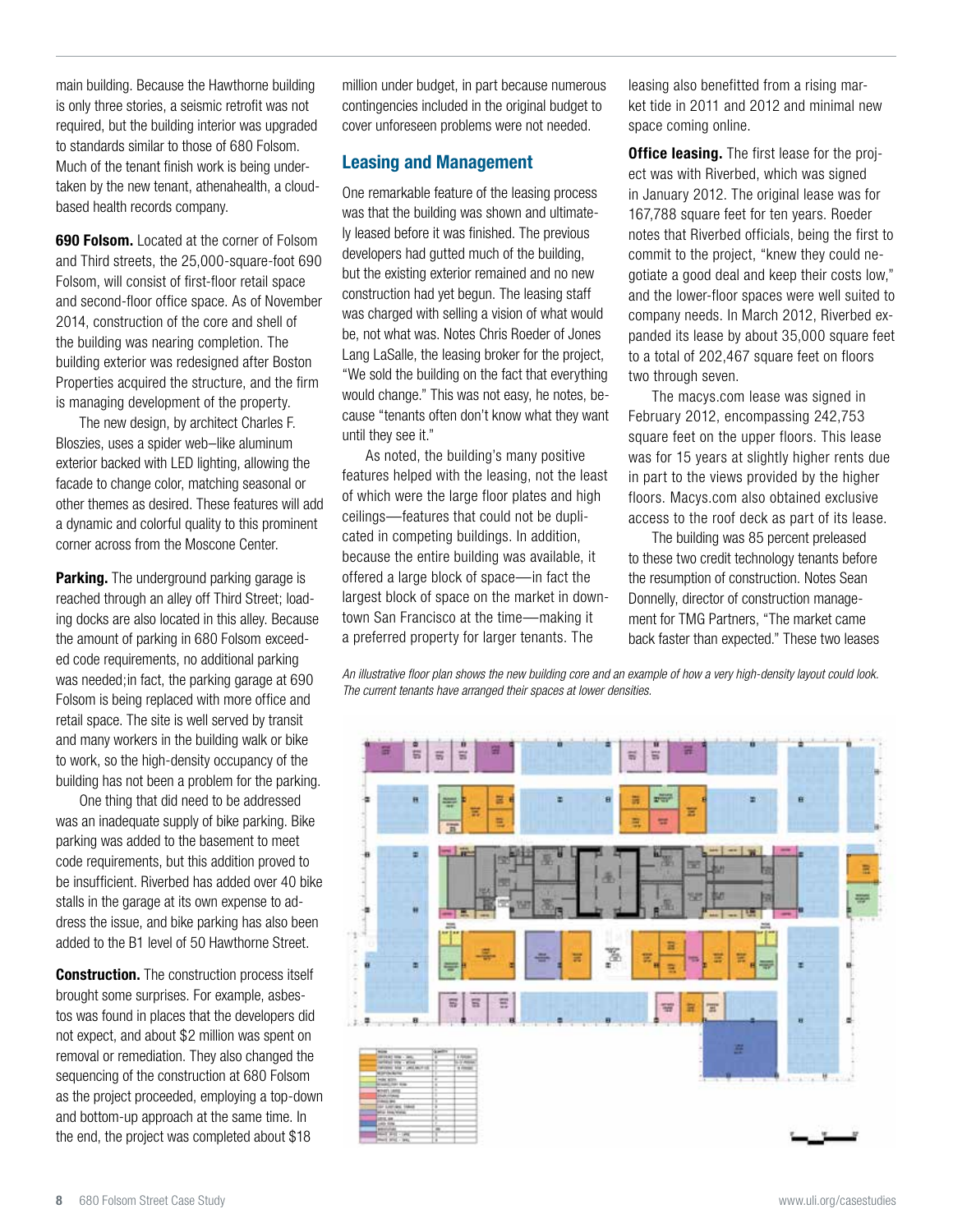together allowed the project to proceed ahead of many others following the recession. Both of the lead tenants have their logos on the facade, with macys.com on the southwest and Riverbed on the southeast.

Space at 50 Hawthorne Street has been leased entirely to one tenant, athenahealth, which signed a 12-year lease in December 2013. The company relocated to the city from San Mateo in part to tap into the skilled labor force in the city. Two office spaces at the site are currently available for lease, one on the lower level of 680 Folsom and one on the second level of 690 Folsom.

**Retail leasing.** The retail space consists of 11,344 square feet at the corner of Folsom and Hawthorne, and about 12,500 square feet on the lower level of 690 Folsom. The former has been leased to Specialty's Café & Bakery, a deli/sandwich shop and caterer; the latter is under construction and still being marketed, with restaurants as the desired tenant type.

#### **Observations and Lessons Learned**

Many investors have trouble envisioning the future during down markets. When Rockwood and TMG acquired the properties, they did not know when the market would strengthen, but they were confident that it would. For them, taking a long-term view during a troubled and uncertain time was important: vision and perseverance are critical when times are bad. This was a key factor in the project's success.

In the evaluation of investment prospects in bad times, replacement cost is an important measure that should not be overlooked. When the developers were evaluating the investment prospects for the property in 2009 and 2010 when markets were still in turmoil, they saw the investment as "an opportunity to invest at below the replacement cost," notes Matt Field, managing director of TMG Partners. They estimated that they could complete the project at 25 percent below replacement cost for a new building. This essentially helped reduce risk because they knew they could be competitive with any new product that might come on line in the future since that product would cost more to produce.

The value engineering process—involving engineers, architects, contractors, investors, and the developer working collaboratively—was essential to making a determination about the

best course of action. This process enabled the team not only to come up with a cost-effective seismic retrofit plan, but also allowed it to technically evaluate the opportunity to expand the building vertically. The architects and engineers worked closely with the contractor regarding means, methods, and costs, which was essential in providing the cost estimates for various options. "An integrated approach to design, engineering, and construction is invaluable in renovation projects like this," Hartman says.

Older buildings often have many unknowns, and contingency budgets are required. When a complex renovation and retrofit project is being undertaken, if the construction is managed effectively, contingency budgets may come in well below budget, which goes straight to the bottom line. But accomplishing this requires an experienced development team that can work together. Notes Donnelly, "We had worked with all of the team members before."

The economic results thus far have exceeded the pro forma estimates, including higher rents, lower costs, higher internal rate of return, and higher equity multiples than forecast. And the address 680 Folsom Street now has a new image and a new meaning for both tenants and neighbors in San Francisco.

The ability to envision a future for an obsolete building in a transitional location during a down market cycle was a key factor in the project's success, but it also took considerable development, design, and engineering expertise to craft and execute a plan that would work to reposition and retrofit the building. The result: 680 Folsom Street now has a modern image, with green and resilient building features, and serves as an important new place in the heart of the cool San Francisco neighborhood SOMA.

# **CONSULTANTS AND CONTRACTORS**

#### **General contractor**

Plant Construction Company L.P. www.plantconstructioncompany.com

#### **Leasing broker**

Jones Lang LaSalle www.us.jll.com

# **OTHER RESOURCES**

#### **Video**

www.youtube.com/user/ULITV

#### **Interviewees**

Michael Covarrubias, chief executive officer, TMG Partners Matt Field, managing director, TMG Partners Sean Donnelly, director of construction management, TMG Partners Robert Gray, partner, Rockwood Capital Jason Oberman, director, Rockwood Capital Robert Pester, senior vice president and regional manager, Boston Properties Aaron Fenton, development manager, Boston Properties Craig Hartman, design partner, SOM Steven Tipping, founding principal, Tipping Mar Chris Roeder, leasing broker, Jones Lang LaSalle Anthony Natsis, partner, Allen Matkins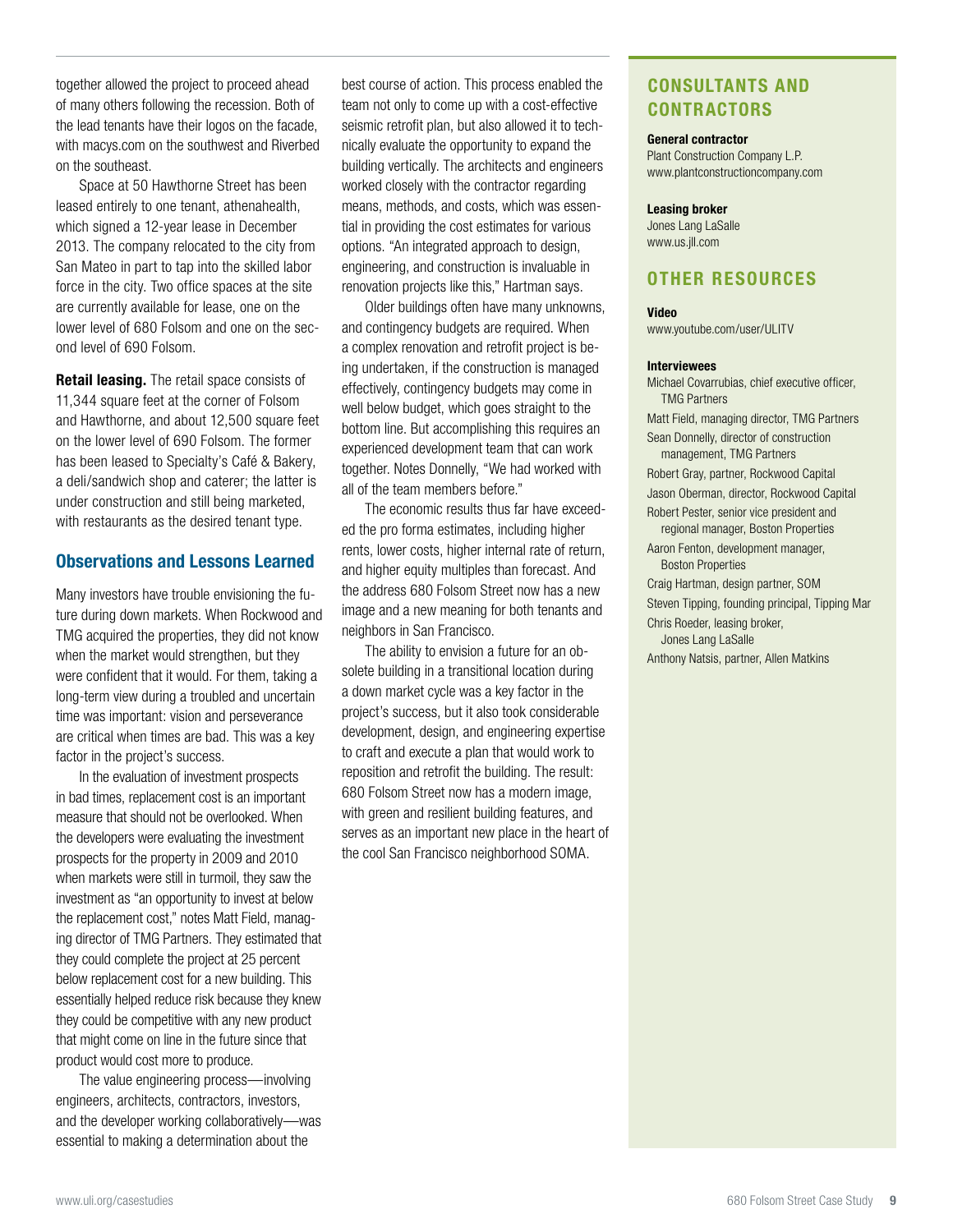# **PROJECT INFORMATION**

# **Development timeline**

| Initial construction                    | 1964          |
|-----------------------------------------|---------------|
| Site purchased by an equity partnership | March 2007    |
| Entitled for expansion                  | Spring 2008   |
| Maturity default by original developer  | May 2010      |
| Site acquired by TMG and Rockwood       | October 2010  |
| Planning/value engineeriing             | 2011          |
| Riverbed Technologies lease signed      | January 2012  |
| macys.com lease signed                  | February 2012 |
| Construction started                    | March 2012    |
| Sold to Boston Properties               | August 2012   |
| athenahealth lease signed               | December 2013 |
| Phase I completed                       | January 2014  |
| 690 Folsom portion completed            | 2014          |

## **Net rentable building area**

| <b>Use</b>                 | Area (sq ft) |
|----------------------------|--------------|
| 680 Folsom office/retail   | 468,783      |
| 50 Hawthorne Street office | 52,827       |
| 690 Folsom office/retail   | 25,000       |
| Total net rentable area    | 546,610      |

*Note: The building also has 130 underground parking spaces.* 

#### **Land use plan\***

|                        | Site area (sq ft) | <b>Percentage of site</b> |  |
|------------------------|-------------------|---------------------------|--|
| <b>Buildings</b>       | 48,777            | 72.5                      |  |
| Landscaping/open space | 18,490            | 27.5                      |  |
| Total                  | 67,268            | 100                       |  |

*\*excluding 690 Folsom building*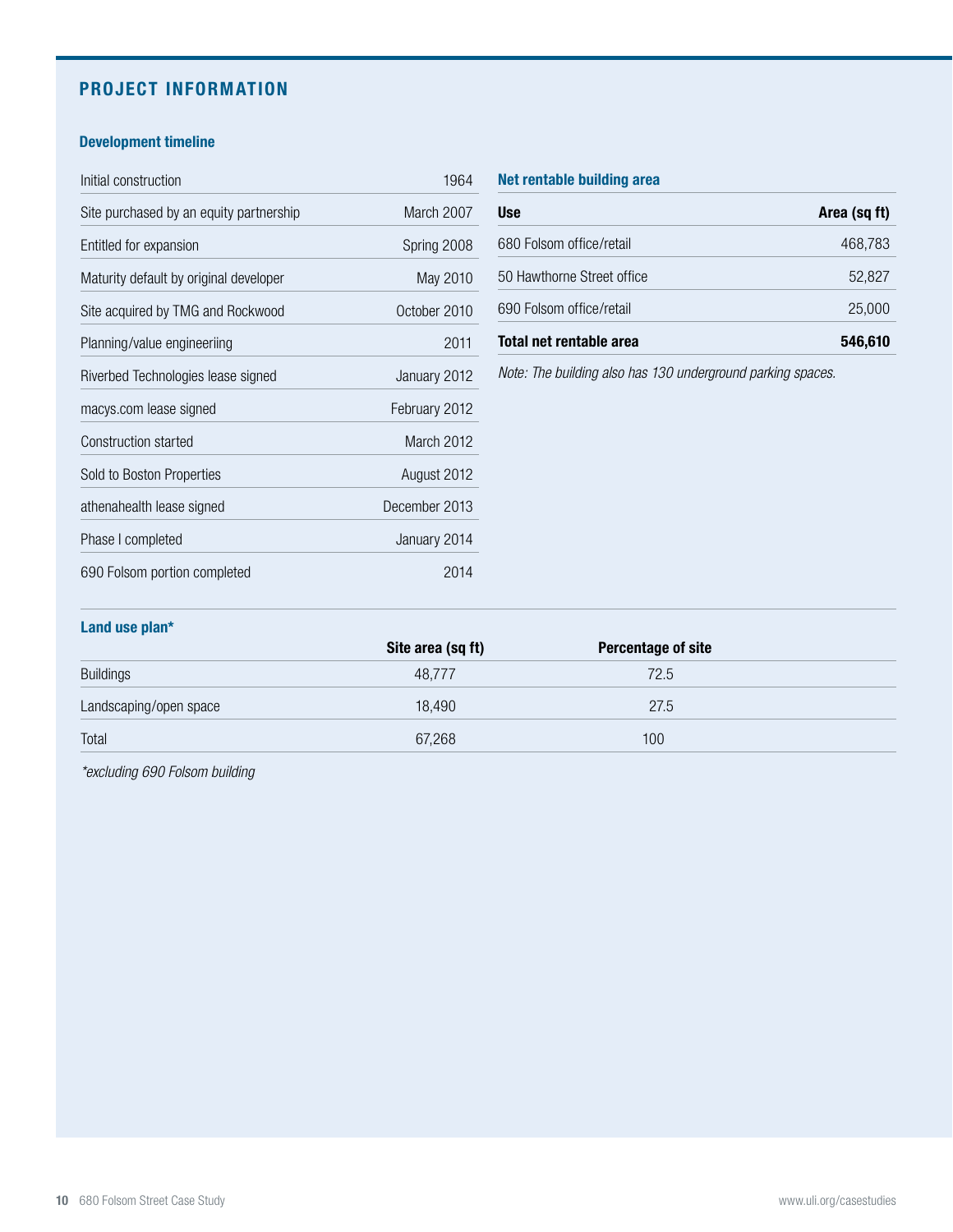# **PROJECT INFORMATION**

## **Office information**

| Office/retail net rentable area* | 521,610 sq ft       | <b>Major office tenants</b>  |
|----------------------------------|---------------------|------------------------------|
| Percentage of NRA occupied*      | $100\%$             | <b>Riverbed Technologies</b> |
| Number of tenants*               | 3                   | macys.com                    |
| Typical tenant size*             | 200,000 sq ft       | athenahealth                 |
| Annual rent range*               | \$50-\$70 per sq ft |                              |
| Average length of lease*         | $10-15$ years       |                              |
|                                  |                     |                              |

| <b>Major office tenants</b> | NRA (sq ft) |
|-----------------------------|-------------|
| Riverbed Technologies       | 202.467     |
| macys.com                   | 242.753     |
| athenahealth                | 52,827      |

*\*excludes 690 Folsom building*

## **Retail information**

|                                   | GLA (sq ft)        |             |  |
|-----------------------------------|--------------------|-------------|--|
| 680 Folsom                        | 11,344             |             |  |
| 690 Folsom                        | 12,500             |             |  |
| Total                             | 23,844             |             |  |
| Percentage of retail GLA occupied | 48%                |             |  |
| Key retail tenants                | <b>Retail type</b> | GLA (sq ft) |  |
| Specialty's Café and Bakery       | Food service       | 11,344      |  |

| <b>Development cost information</b> |               | <b>Financing information</b>       |               |
|-------------------------------------|---------------|------------------------------------|---------------|
| Site acquisition cost               | \$24,500,000  | TMG/Rockwood acquisition cost      | \$24,500,000  |
| Hard costs*                         | \$126,800,000 | Boston Properties acquisition cost | \$128,500,000 |
| Soft costs*                         | \$15,240,000  |                                    |               |
| Other costs*                        | \$61,200,000  |                                    |               |
| Total development cost*             | \$227,740,000 |                                    |               |

*\* excludes 690 Folsom building*